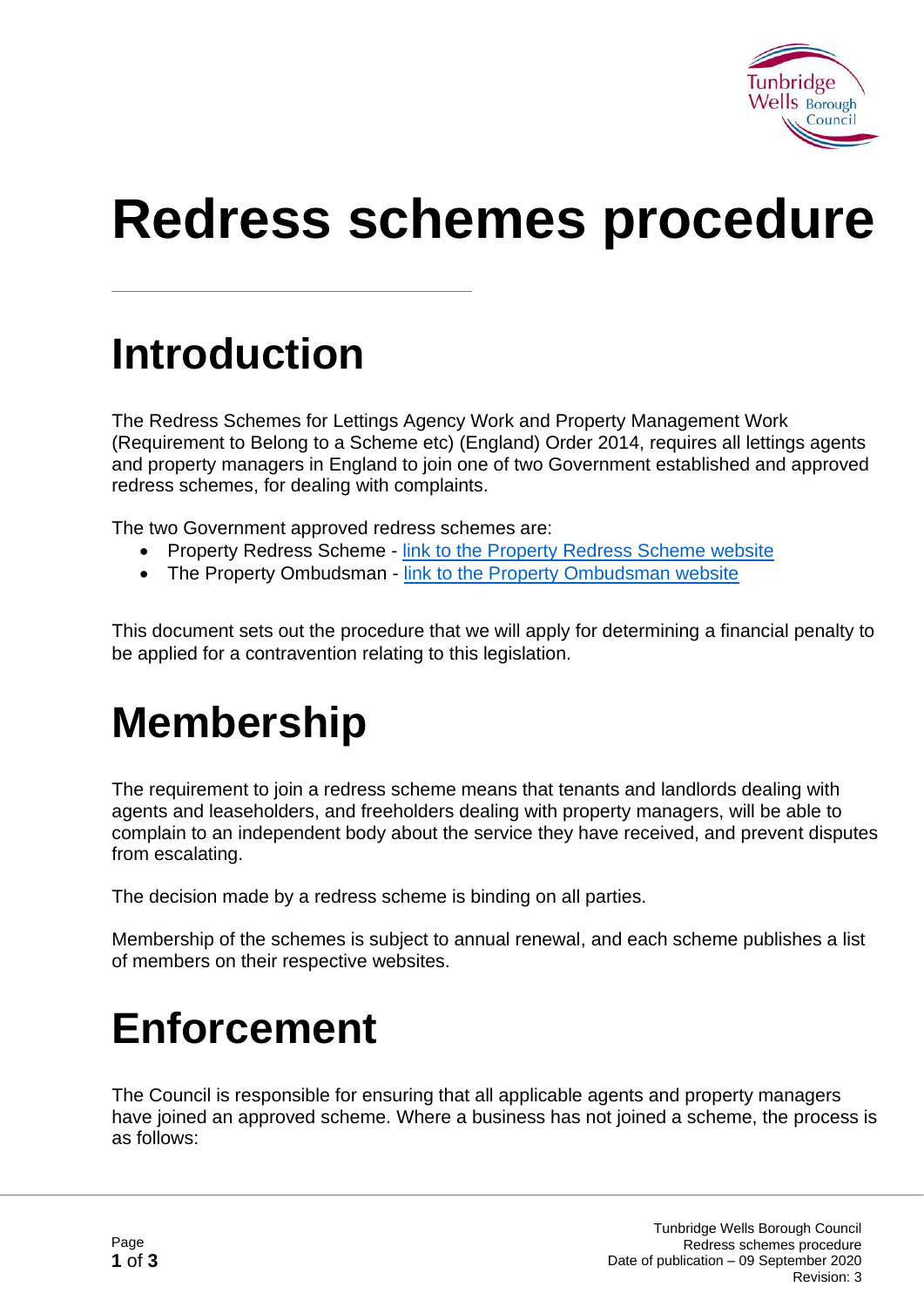- 1. we must give written notice of our intention to impose a penalty setting out the reasons and the amount of the penalty;
- 2. the lettings agent or property manager has 28 days to make written representations or objections, which starts from the day after the notice of intent was sent;
- 3. at the end of the 28 day period we must decide, taking into account any representations received, whether to impose the fine;
- 4. if we decide to impose a fine we will issue a final notice (a notice of intent) giving at least 28 days for payment to be made. The notice of intent must be served within six months of the date that the failure to join a scheme occurred;
- 5. a person on whom a notice of intent is served may within 28 days make written representations and objections to the proposal to impose a monetary penalty, by contacting the Private Sector Housing Manager (the contact details are on page 3 of this document);
- 6. at the end of the period for making representations and objections, we must decide whether to impose the monetary penalty, which can be up to £5,000;
- 7. if the decision is to go ahead, a final notice must be served.

## **Determining the amount of the financial penalty**

We can impose a fine of up to £5,000 where a letting agent or property manager who should have joined a scheme has not done so. In determining the amount of the fine we will consider the evidence concerning the breach of the final notice.

We have discretion to offer an early payment reduction if the business pays the fine within 14 days, beginning with the day that the final notice is served, as follows:

- £2,500 for the first breach;
- £1,250 for early payment, representing 50 per cent reduction, for the first breach:
- £5,000 for each subsequent breach;
- £2,500 for early payment, representing 50 per cent reduction.

This approach is in line with our statement of principles which applies to the Carbon Monoxide and Smoke Alarm (England) Regulations 2015.

## **Appeal**

There is a right of appeal against the penalty to the First-tier Tribunal. The appeal must be made within 28 days of the day on which the final notice was sent. The contact details for the First-tier Tribunal are on page 3 of this document.